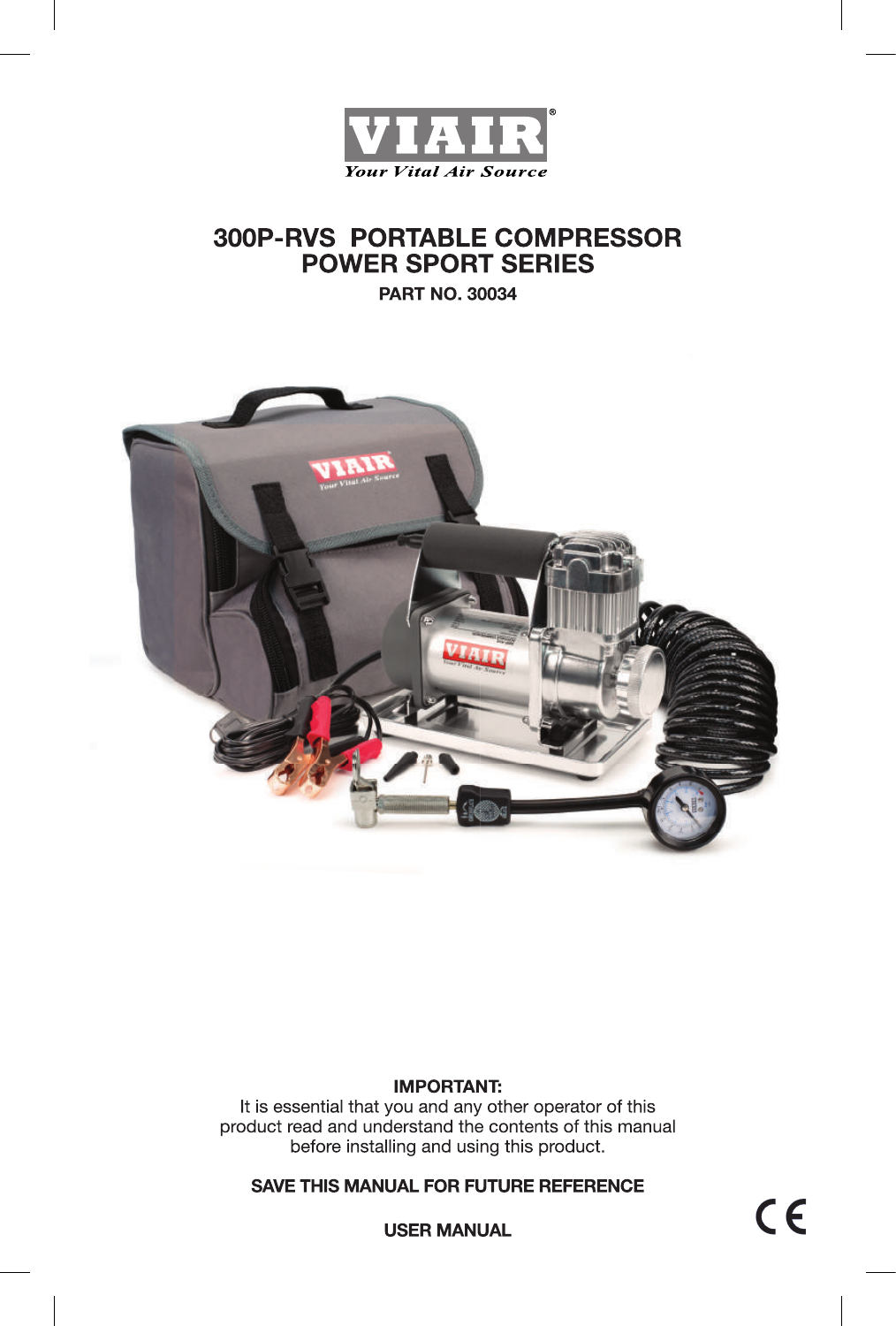## **300P-RVS PORTABLE COMPRESSOR**

## **IMPORTANT SAFETY INSTRUCTIONS:**

**CAUTION:** To reduce risk of electrical shock or electrocution:

- Do not disassemble. Do not attempt repairs or modifications.
- Refer to qualified service agencies for all service and repairs.
- Do not use this product in an area where it can fall or be pulled into water or other liquids.
- Do not reach for this product if it has fallen into liquid.
- Use this compressor with 12-volt DC systems only.
- This product should never be left unattended during use.

### **WARNING:** To prevent injury:

- Never allow children to operate this compressor.
- Close supervision is necessary when this compressor is being used near children.
- This compressor will become very HOT during and immediately after use. Do not touch any part of this compressor with bare hands, other than the ON/OFF switch during and immediately after use.
- Do not use this product near flames or explosive materials or where aerosol products are being used.
- Do not operate this product where oxygen is being administered.
- Do not pump anything other than atmospheric air.
- Never use this product while sleepy or drowsy.
- Do not use any tools or attachments without first determining maximum air pressure for that tool or attachment.
- Never point any air nozzle or air sprayer toward another person or any part of the body.
- This air compressor is equipped with an Automatic Reset Thermal Protector, and can automatically restart after the thermal protector resets. Always cut off power source when thermal protector becomes activated.
- Wear safety glasses or goggles when operating this product.
- Use only in well ventilated areas.

# **OPERATING INSTRUCTIONS:**

Please read and follow the operating instructions carefully to assure that you will enjoy the convenience and best use out of your air compressor.

- 1. Always operate the compressor AT OR BELOW THE MAXIMUM PRESSURE RATING of the compressor. Refer to Specifications section of this manual.
- 2. Always OBSERVE THE MAXIMUM DUTY CYCLE of the air compressor. Refer to Specifications section of this manual for details. Operations exceeding maximum pressure ratings and or duty cycle will result in damage to air compressor.
- 3. Your air compressor is equipped with an AUTOMATIC THERMAL OVERLOAD PROTECTOR. This feature is designed to protect the air compressor from overheating causing permanent damage to your air compressor. The thermal overload protector will automatically cut off power to air compressor should internal operating temperature of the air compressor rise above safe levels during excessive use.
- 4. Should at any time during use, your air compressor automatically shuts off, do not attempt to restart air compressor. Turn ON/OFF switch of air compressor to the OFF position. The automatic thermal overload protector will automatically reset when internal temperature of the air compressor drops below safe level. After allowing air compressor to cool off for about 30 minutes, you can safely resume use of the air compressor by turning on the air compressor.
- 5. Please note that you may experience a slight delay (about ½ second) of the compressor's motor starting when the ON/OFF Switch is turned on while compressor is pressurized (when there is pressure in the line that the compressor is connected to). This is a normal delayed reaction, not a Compressor ON/OFF switch malfunction.
- 6. It is strongly recommended that you keep the vehicle's engine running while using the air compressor to prevent discharge of your vehicle's battery.
- 7. ONLY OPERATE THE AIR COMPRESSOR IN WELL VENTILATED AREAS. Compressor performance is enhanced when operating compressor with vehicle engine running.

#### **USER MANUAL**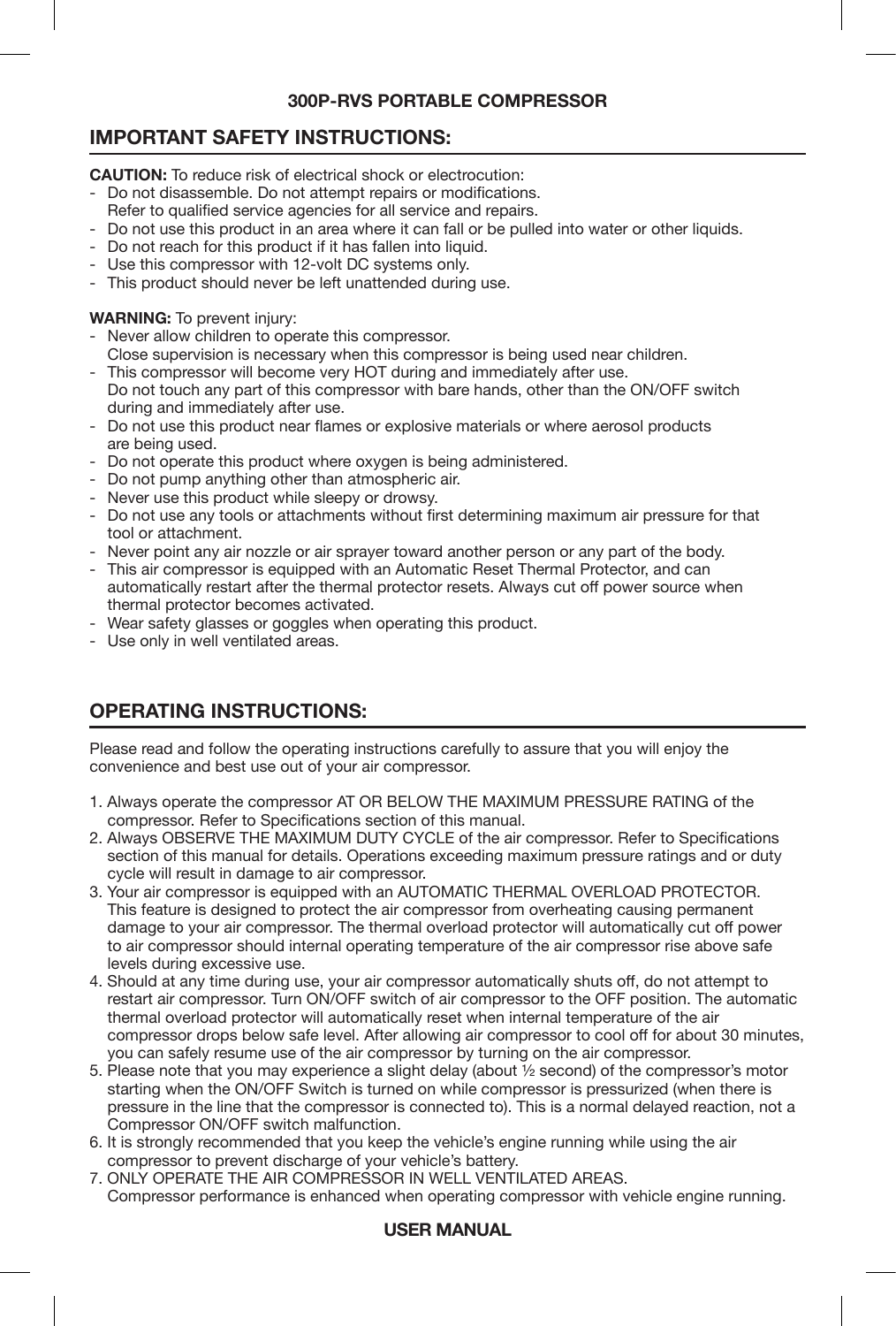### **300P-RVS PORTABLE COMPRESSOR**

## **OPERATING INSTRUCTIONS (cont'd):**

**IMPORTANT:** Engine must be running while using this compressor.

Before attaching air compressor's power cord to power source, check to make sure that the ON/OFF switch of your compressor is in the **OFF** position. Attach the Positive battery clamp (Red) to the Positive terminal of the battery and the Negative battery clamp (Black) to the Negative terminal of the battery.

**CAUTION:** Your Portable Air Compressor is Moisture and Dust Resistant, but NOT WATER OR DUST PROOF. Never place compressor in soft sand while running the compressor. Vibration from the compressor will cause the compressor to settle into soft sand, resulting in compressor drawing in foreign particles. Never expose compressor to water while running the compressor.

**This air compressor comes with ¼" quick connect stud. Your Inline Deflator comes with extension coil hose with ¼" quick coupler. Simply attach this multifunction extension coil hose to the ¼" quick connect stud and you are ready to inflate tires. The Inline Inflator/Deflator Hose can be used for both Airing Up and Airing Down. Please familiarize yourself with the following different functions of this versatile air tool:**

#### *TIRE INFLATION:*

- 1. Attach quick connect coupler to air compressor.
- 2. Push the tire chuck, with the lever in the upright position, down over the tire valve stem and then push the lever down to the horizontal position to lock in place.
- 3. Check to make sure the Deflator Collar Lock is disengaged.
- 4. Turn compressor switch on to begin inflation. When desired pressure is reached, turn compressor off.

**CAUTION:** To avoid over inflation, never exceed recommended pressure on articles to be inflated. Bursting can cause serious injury.

## *HANDS-FREE CONTINUOUS DEFLATION:*

- 1. Push the tire chuck, with the lever in the upright position, down over the tire valve stem and then push the lever down to the horizontal position to lock in place.
- 2. Push Deflator Collar toward tire valve stem and turn Deflator Collar clockwise to engage lock.
- 3. When desired pressure is reached, turn Deflator Collar counterclockwise to disengage lock.

**IMPORTANT:** Make sure compressor sits upright while operating compressor. Do not operate compressor in any other position. Avoid tugging at compressor to move it. Instead, move compressor to the same side of vehicle as tires that are being aired up.

Always make sure the Portable Compressor's 8ft. power cord is uncoiled and fully extended when using your air compressor to avoid overheating the power cord.

### *INTERMITTENT DEFLATION:*

- 1. The intermittent deflation function offers fast downward pressure adjustments.
- 2. With tire chuck attached to tire valve stem, push Deflator Collar toward tire valve stem to decrease tire pressure.
- 3. Release Deflator Collar to halt deflation.

### *INLINE PRESSURE GAUGE:*

- 1. The 2-inch Inline Pressure Gauge provides convenient tire pressure monitoring when airing up or down. This eliminates switching back and forth between a tire chuck and a tire pressure gauge.
- 2. Please note that during inflation and deflation, due to air velocity, pressure gauge cannot provide accurate pressure readings. Momentarily halt inflation or deflation to obtain accurate pressure readings.

#### **USER MANUAL**